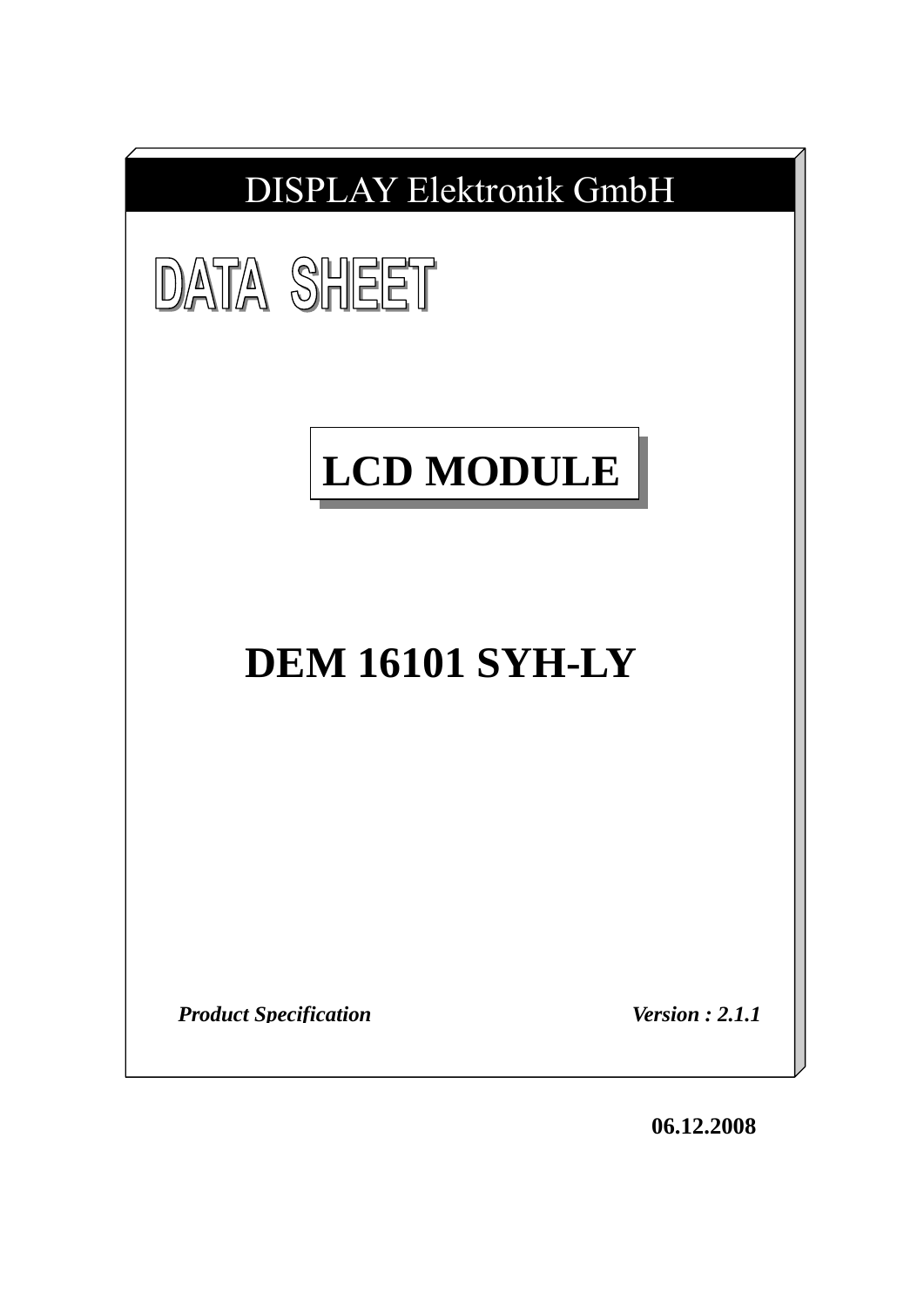## GENERAL SPECIFICATION

# MODULE NO. : DEM 16101 SYH-LY

CUSTOMER P/N

| <b>VERSION NO.</b> | <b>CHANGE DESCRIPTION</b>                            | <b>DATE</b> |
|--------------------|------------------------------------------------------|-------------|
| 0                  | Original Version                                     | 02.04.2004  |
|                    | <b>CHANGED PCB DRAWING AND</b><br><b>DESCRIPTION</b> | 15.04.2004  |
| $\overline{2}$     | <b>CHANGED PCB DRAWING AND</b><br><b>DESCRIPTION</b> | 17.08.2004  |
| 3                  | <b>CHANGED IC</b>                                    | 05.12.2007  |
|                    |                                                      |             |
|                    |                                                      |             |
|                    |                                                      |             |
|                    |                                                      |             |
|                    |                                                      |             |
|                    |                                                      |             |
|                    |                                                      |             |

| PREPARED BY: | <b>OYQ</b> |
|--------------|------------|
|--------------|------------|

DATE: 05.12.2007

APPROVED BY: MH DATE: 06.10.2008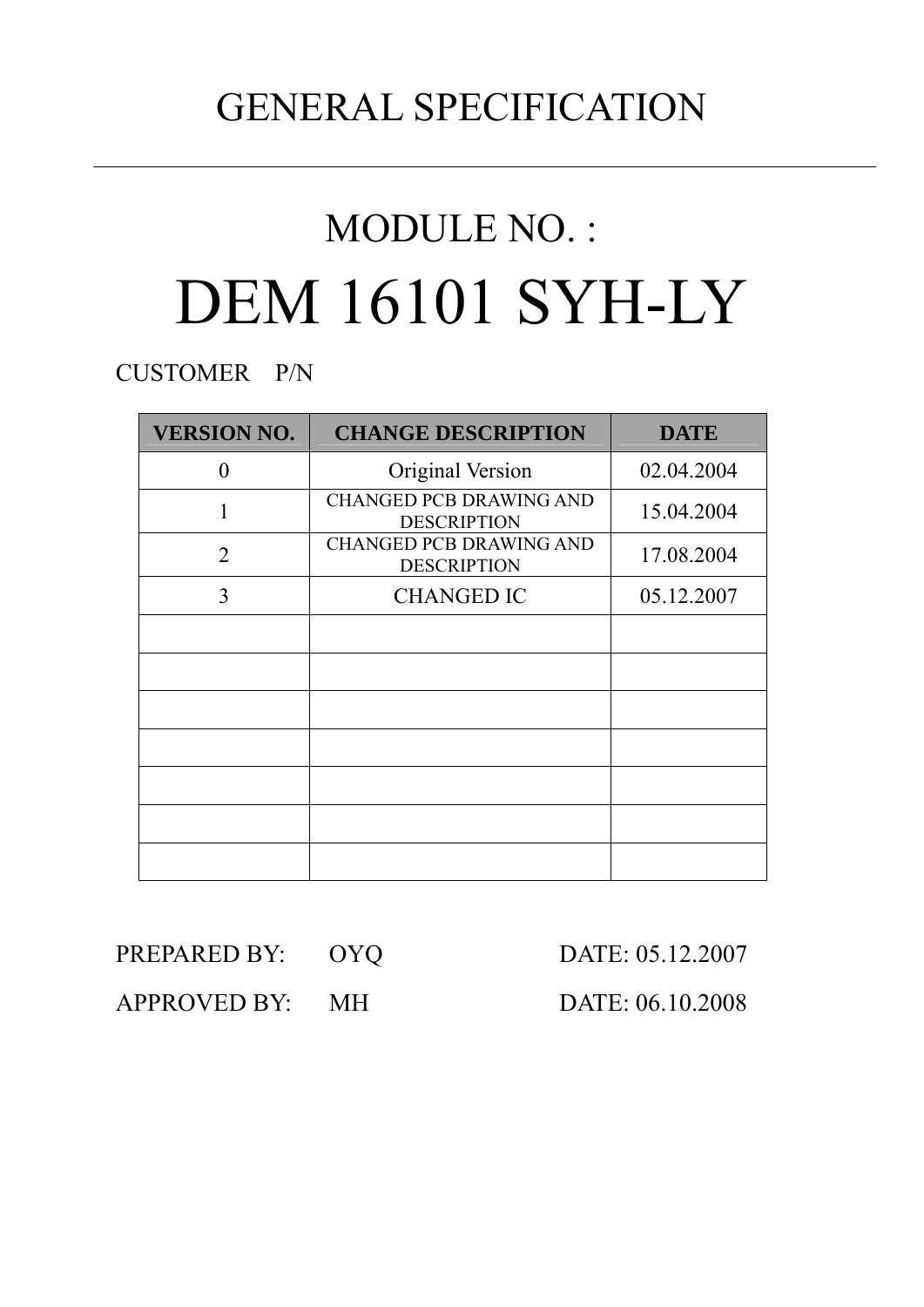### **CONTENTS**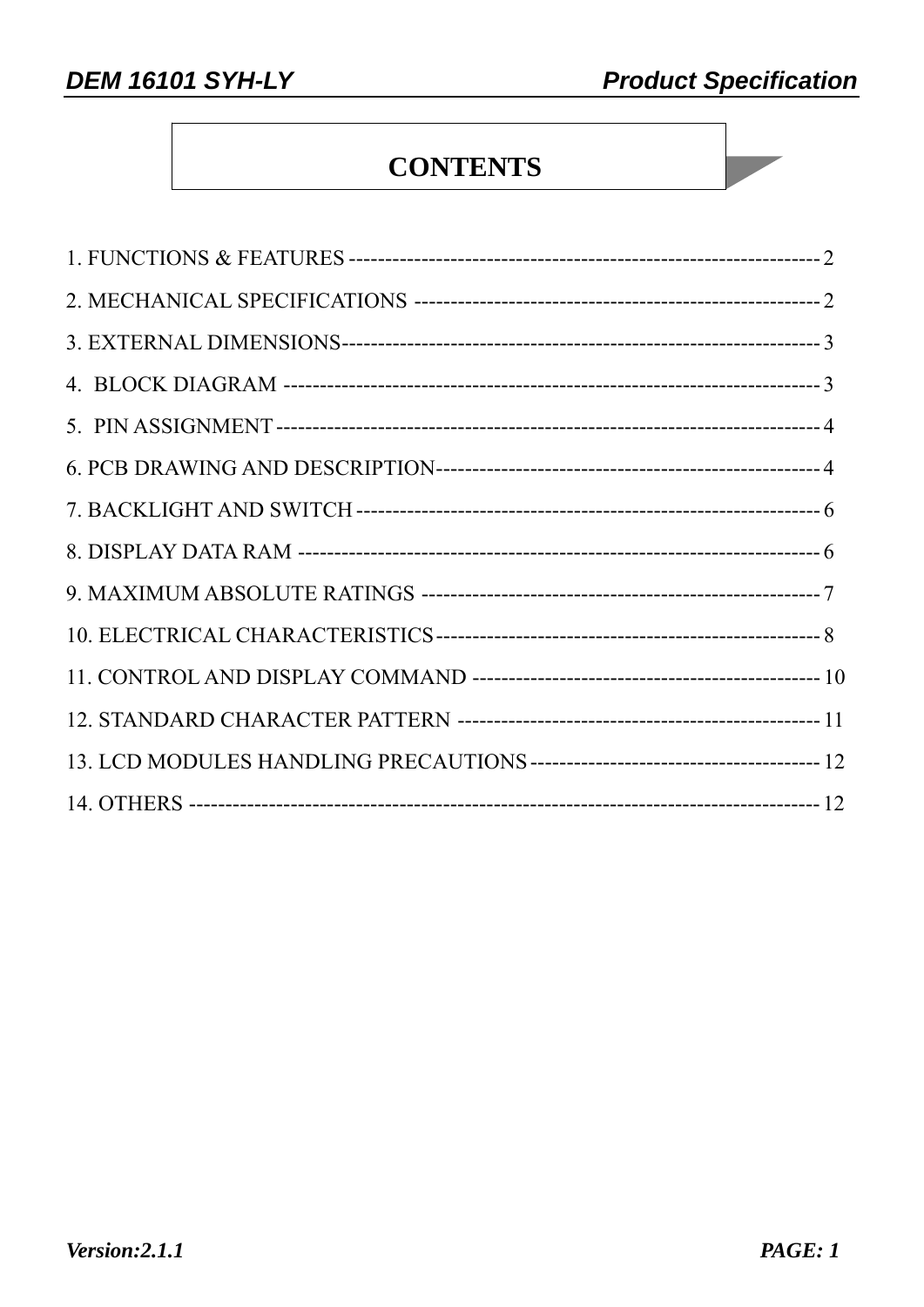#### **1.FUNCTIONS & FEATURES**

| <b>MODULE NAME</b>                         | <b>LCD TYPE</b>                                        |  |  |  |  |
|--------------------------------------------|--------------------------------------------------------|--|--|--|--|
| DEM 16101 SYH-LY                           | STN Yellow Green Transflective Positive Mode           |  |  |  |  |
|                                            |                                                        |  |  |  |  |
| Viewing Direction                          | $: 6$ o'clock                                          |  |  |  |  |
| Driving Scheme                             | : $1/16$ Duty Cycle, $1/5$ Bias                        |  |  |  |  |
| Power Supply Voltage                       | $\div$ 5.0 Volt (typ.)                                 |  |  |  |  |
| VLCD Adjustable For Best Contrast (VDD-V5) | : $4.5$ Volt (typ.)                                    |  |  |  |  |
| <b>Display Contents</b>                    | : 16x1 Characters (5x8 dots, Format: 208 Kinds)        |  |  |  |  |
| <b>Internal Memory</b>                     | : CGROM $(10,080 \text{ bits})$                        |  |  |  |  |
|                                            | : CGRAM $(64 \times 8 \text{ bits})$                   |  |  |  |  |
|                                            | : DDRAM $(80 \times 8)$ bits for Digits)               |  |  |  |  |
| <b>CGROM</b>                               | : CGROM of the ST7066U-0A                              |  |  |  |  |
| <b>Operating Temperature</b>               | : -20 $^{\circ}$ C to +70 $^{\circ}$ C                 |  |  |  |  |
| Storage Temperature                        | : -25 $\mathrm{^{\circ}C}$ to +75 $\mathrm{^{\circ}C}$ |  |  |  |  |
| Backlight                                  | : LED, Lightbox, Yellow-Green                          |  |  |  |  |
| Interface                                  | : Easy Interface with a 4-bit or 8-bit MPU             |  |  |  |  |

#### **2. MECHANICAL SPECIFICATIONS**

- 
- $\bullet$  Character Pitch : 3.75 x 5.95 mm
- $\bullet$  Character Size : 3.20 x 5.95 mm
- $\bullet$  Character Font : 5 x 8 dots
- 
- 
- Dot Gap : 0.05mm

• Module size  $\frac{13.00 \times 36.00 \times 13.00 \text{ mm}}{2000 \times 36.00 \times 13.00 \text{ mm}}$ 

- 
- 
- 
- $\bullet$  Dot Size : 0.60 x 0.70 mm
- $\bullet$  Dot Pitch : 0.65 x 0.75 mm
	-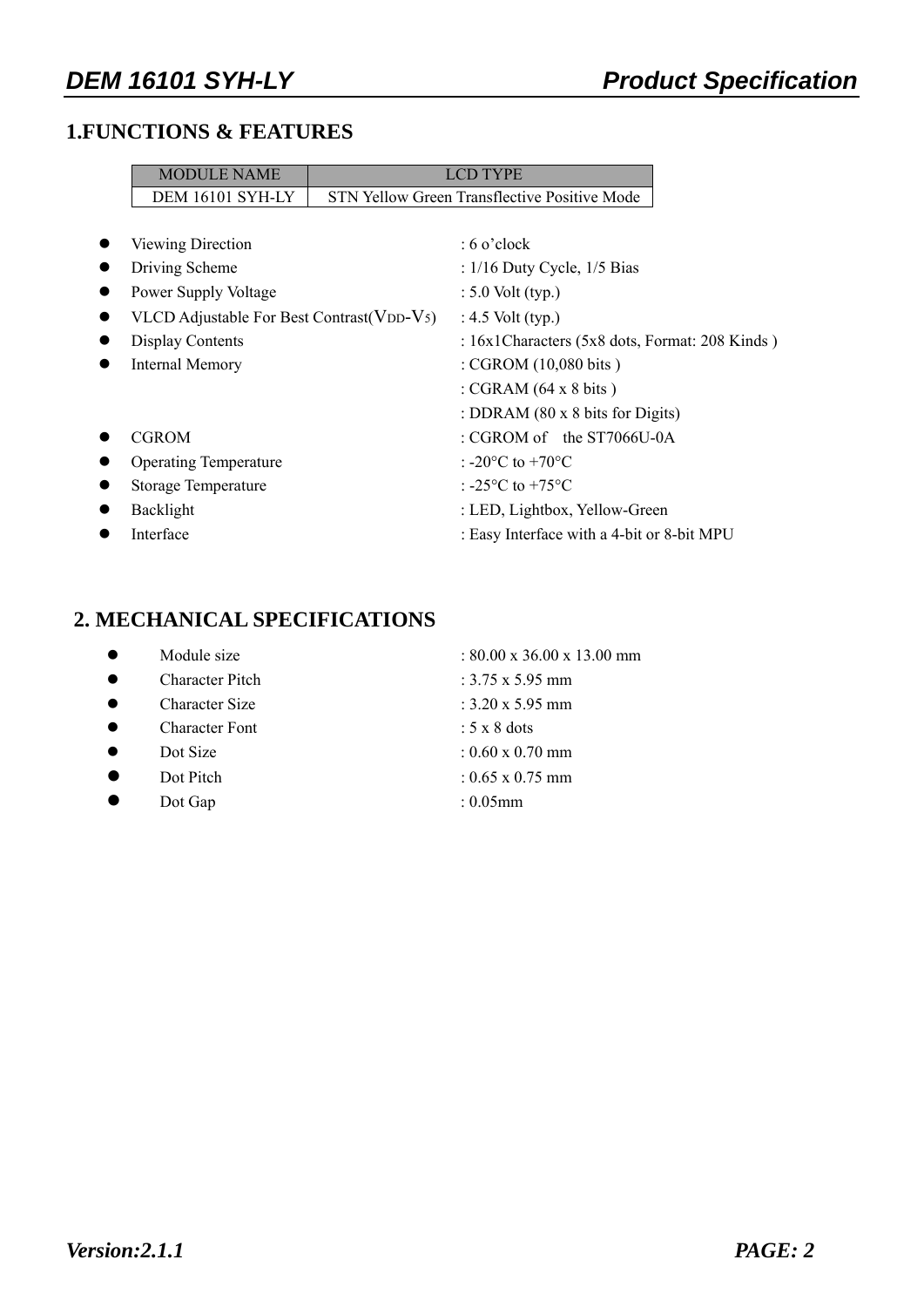#### **3. EXTERNAL DIMENSIONS**



#### **4. BLOCK DIAGRAM**

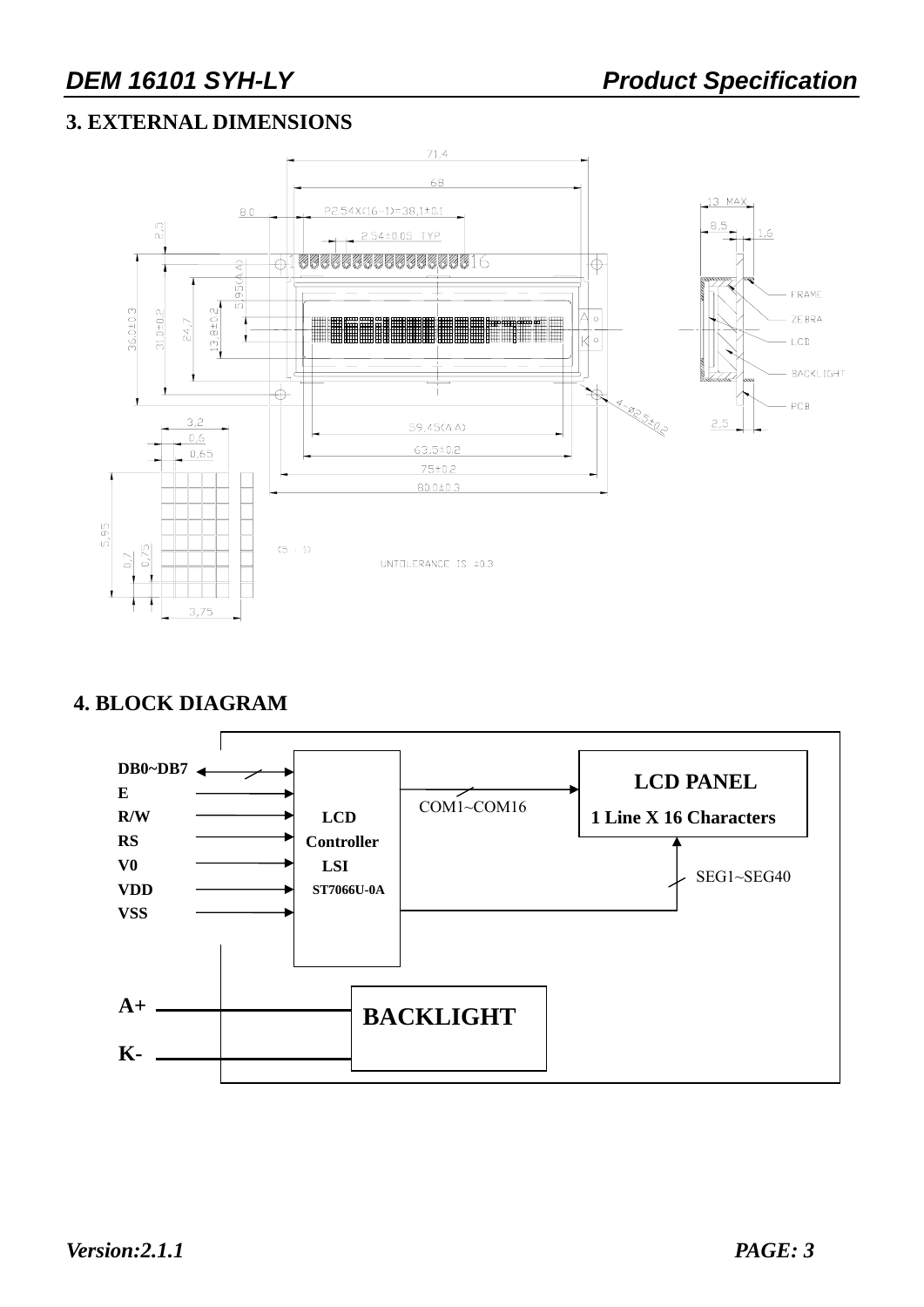#### **5. PIN ASSIGNMENT**

| Pin No.        | Symbol                  | Function                                              |  |  |  |  |  |  |
|----------------|-------------------------|-------------------------------------------------------|--|--|--|--|--|--|
|                | $\mathrm{V}\mathrm{ss}$ | Ground                                                |  |  |  |  |  |  |
| $\overline{2}$ | $V_{DD}$                | Power supply $(+5.0V)$                                |  |  |  |  |  |  |
| 3              | $\rm V_0$               | Power Supply for LCD(+0.5V)                           |  |  |  |  |  |  |
| 4              | <b>RS</b>               | Select Display Data ("H") or Instructions ("L")       |  |  |  |  |  |  |
| 5              | R/W                     | Read or Write Select Signal                           |  |  |  |  |  |  |
| 6              | E                       | Read/Write Enable Signal                              |  |  |  |  |  |  |
| 7              | D <sub>B</sub> 0        |                                                       |  |  |  |  |  |  |
| 8              | DB1                     |                                                       |  |  |  |  |  |  |
| 9              | D <sub>B2</sub>         |                                                       |  |  |  |  |  |  |
| 10             | DB <sub>3</sub>         |                                                       |  |  |  |  |  |  |
| 11             | DB <sub>4</sub>         | Display Data Signal                                   |  |  |  |  |  |  |
| 12             | DB <sub>5</sub>         |                                                       |  |  |  |  |  |  |
| 13             | DB <sub>6</sub>         |                                                       |  |  |  |  |  |  |
| 14             | DB7                     |                                                       |  |  |  |  |  |  |
| 15             | $LED-(K)$               |                                                       |  |  |  |  |  |  |
| 16             | $LED+(A)$               | Please also refer to 6.1 PCB drawing and description. |  |  |  |  |  |  |

#### **6. PCB DRAWING AND DESCRIPTION**

### **PCB Drawing**



Note:The part no. DEM16101 is printed on the PCB.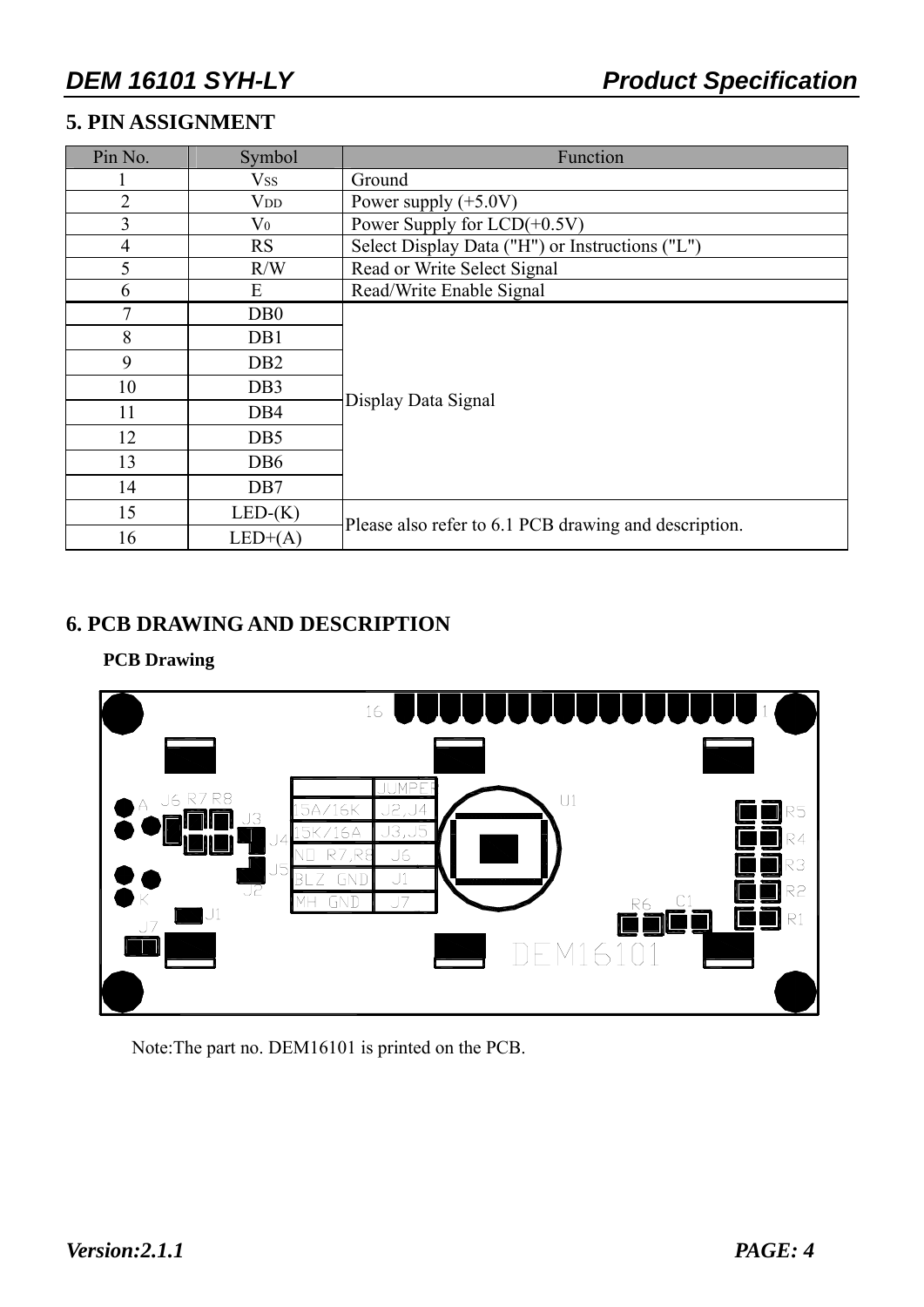#### **DESCRIPTION:**

#### **6-1-1.The polarity of the pin 15 and the pin 16:**

|             |                                 | <b>LED</b> Polarity |         |  |  |  |
|-------------|---------------------------------|---------------------|---------|--|--|--|
| J3, J5      | J <sub>2</sub> , J <sub>4</sub> | 15 Pin              | 16 Pin  |  |  |  |
| Each open   | Each closed                     | Anode               | Cathode |  |  |  |
| Each closed | Each open                       | Cathode             | Anode   |  |  |  |

Note: on application module, J3=J5= closed, J2=J4=open

### **6-1-2. The metal-bezel is set on ground when the J1 is closed and the mounting holes are set on ground when J7 is**

**closed..** 

Note: on application module, J1=J7=closed

#### **6-1-3.The LED resistor should can be bridged when the J6 is closed.**

Note: on application module, J6=open

#### **6-1-4.The R7 and the R8 are the LED resistor.**

Note: R7=10Ω, R8=open.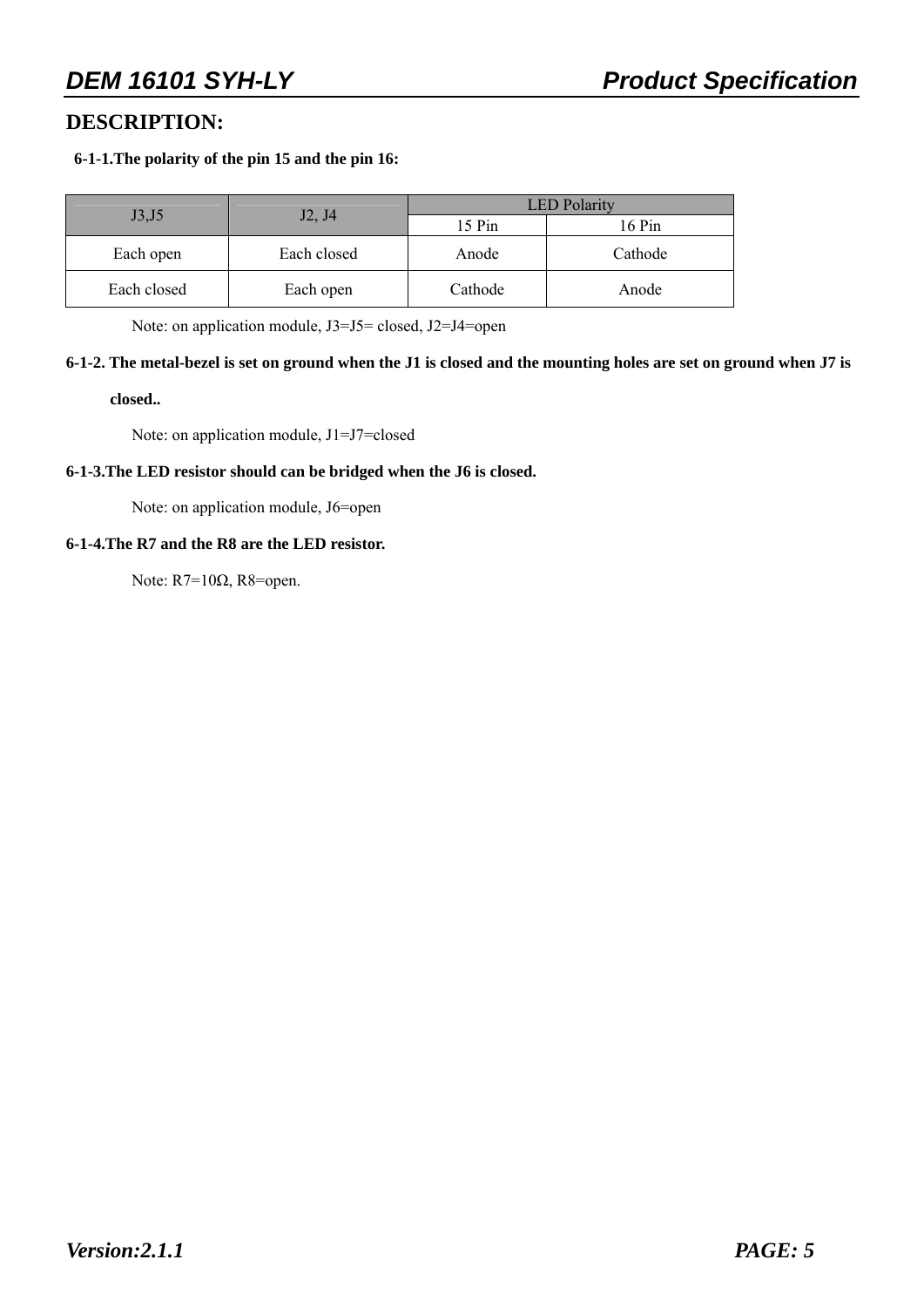#### **7. BACKLIGHT AND SWITCH**

| Item                     | <b>Symbol</b>       | <b>MIN</b> | <b>TYP</b> | <b>MAX</b> | Unit              | <b>CONDITIONS</b> |  |  |  |
|--------------------------|---------------------|------------|------------|------------|-------------------|-------------------|--|--|--|
| <b>Backlight Voltage</b> | Vr                  |            | 4.2        | 4.6        |                   | $If=150mA$        |  |  |  |
| <b>Backlight Current</b> | <b>If</b>           |            | 150        | 240        | mA                |                   |  |  |  |
| <b>Power Dissipation</b> | Pd                  |            | 0.63       |            | W                 | If= $150mA$       |  |  |  |
| <b>Reverse Voltage</b>   | $\rm V_R$           |            | 10.0       |            |                   |                   |  |  |  |
| <b>Reverse Current</b>   | $I_R$               |            | 0.200      |            | mA                |                   |  |  |  |
| Luminous Intensity       | $L_V$               |            | 250        |            | cd/m <sup>2</sup> | If= $150mA$       |  |  |  |
| Emission wavelength      | $\lambda p$         |            | 570        |            | nm                | $If=150mA$        |  |  |  |
| <b>Spectral Range</b>    | Δλ                  |            | 30         | ---        | nm                | $Ta=25^{\circ}C$  |  |  |  |
| <b>Backlight Color</b>   | <b>Yellow Green</b> |            |            |            |                   |                   |  |  |  |



2.COLOR:YELLOW GREEN

CIRCUIT DIAGRAM (LED 2\*12=24 dices)



#### **8. DISPLAY DATA RAM (DDRAM)**

|    |                  |          |    |    |    |    |    | $\Omega$ | $\overline{0}$ |    | $\sim$ | $\sim$ | $\overline{4}$ | $\overline{1}$ | 16 | <b>DISPLAY</b><br><b>POSITION</b> |
|----|------------------|----------|----|----|----|----|----|----------|----------------|----|--------|--------|----------------|----------------|----|-----------------------------------|
| 00 | $\Omega$ 1<br>v. | ∩∩<br>UZ | 03 | 04 | 05 | 06 | ∩¬ | 40       | 41             | 42 | 43     | 44     | 45             | 46             | 47 | <b>DDRAM</b><br><b>ADDRESS</b>    |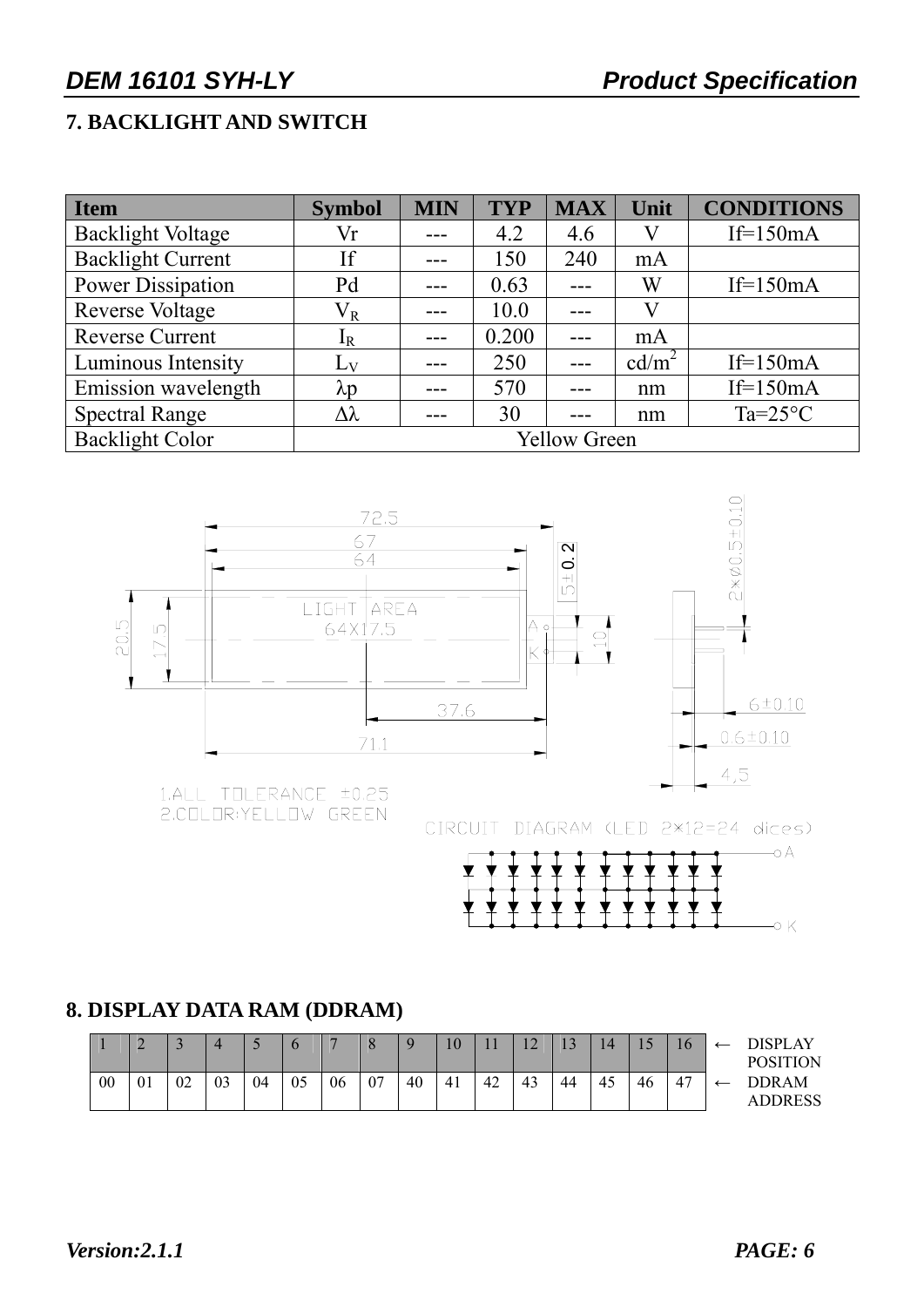#### **9. MAXIMUM ABSOLUTE RATINGS**

| <b>Item</b>                | <b>Symbol</b>               | <b>Standard value</b>         | Unit            |
|----------------------------|-----------------------------|-------------------------------|-----------------|
| Power supply voltage $(1)$ | $\rm V_{DD}$                | $-0.3 \rightarrow 7.0$        |                 |
| Power supply voltage $(2)$ | $V_0$                       | $V_{DD}$ -13.5~ $V_{DD}$ +0.3 |                 |
| Input voltage              | $\rm V_{IN}$                | $-0.3 \sim V_{DD} + 0.3$      |                 |
| Operating temperature      | $\mathrm{T}_{\mathrm{opt}}$ | $-20 \rightarrow 70$          | $\rm ^{\circ}C$ |
| Storage temperature        | T <sub>stg</sub>            | $-25 \rightarrow 75$          | $\rm ^{\circ}C$ |

**\***Voltage greater than above may damage to the Circuit.

VDD > V1 > V2 > V3 > V4 > V5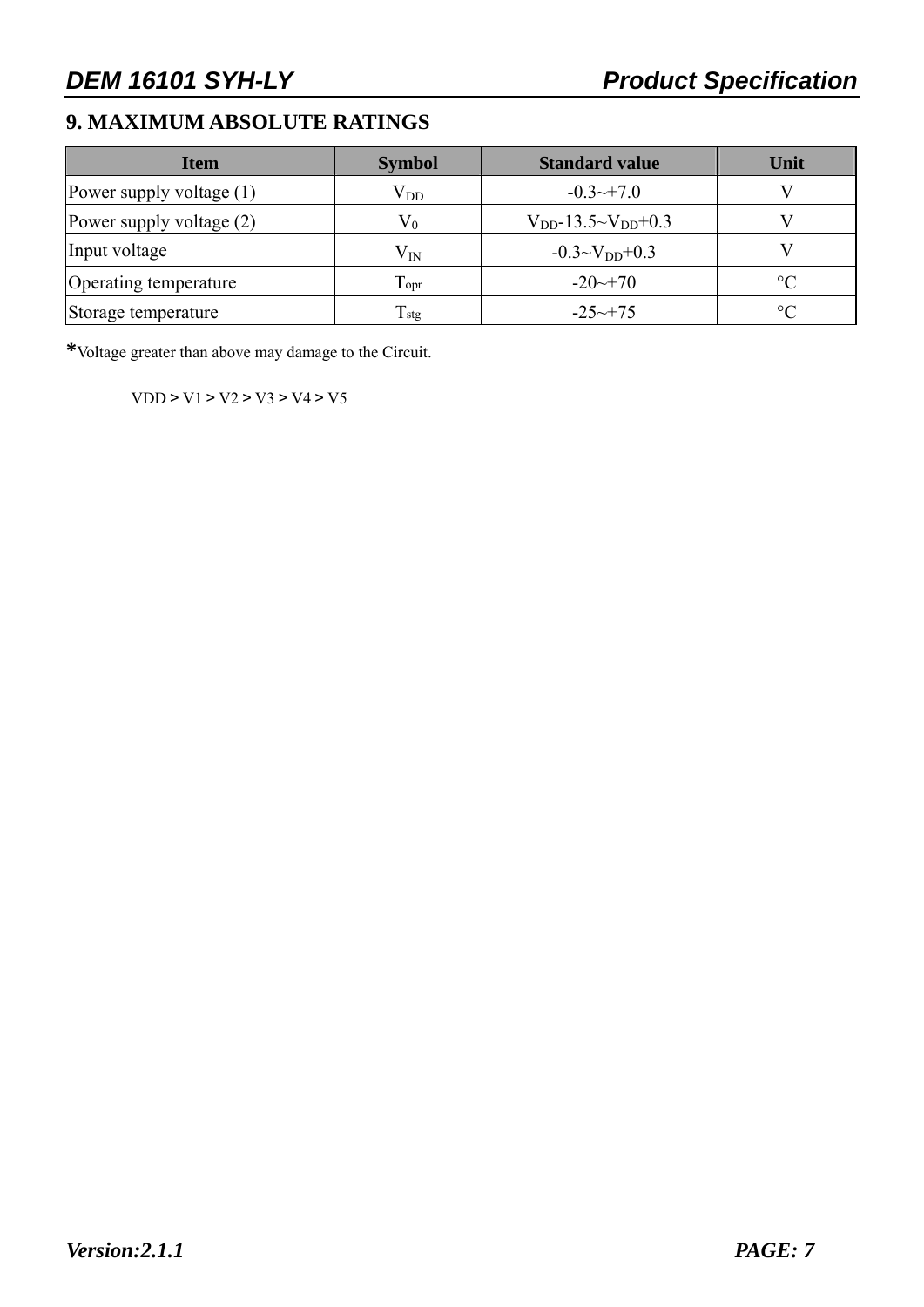#### **10. ELECTRICAL CHARACTERISTICS**

#### **10-1 DC Characteristics (V<sub>DD</sub>=4.5V~5.5V, Ta=-20~+70°C)**

|                            |               |            | <b>Standard Value</b> |            | Test                           | Unit |
|----------------------------|---------------|------------|-----------------------|------------|--------------------------------|------|
| Item                       | <b>Symbol</b> | <b>MIN</b> | TYP                   | <b>MAX</b> | Condition                      |      |
| <b>Operating Voltage</b>   | $\rm V_{DD}$  | 4.5        |                       | 5.5        |                                |      |
| <b>LCD Driving Voltage</b> | Vlcd          | 3.0        | 4.5                   | 13.0       | $VDD-V5$                       |      |
| Supply Current             | $_{\rm{LDD}}$ |            | 0.35                  | 0.6        | $V_{DD} = 5V$ , fosc=270 $kHz$ | mA   |

#### **10-2 AC Characteristics (V<sub>DD</sub>=4.5V~5.5V, Ta=-20~+70°C)**

#### **10-2-1 Write mode (writing data from MPU to module)**

| <b>Characteristic</b>     | <b>Symbol</b> | <b>Min</b> | <b>Type</b> | <b>Max</b> | Unit          | <b>Test PIN</b> |
|---------------------------|---------------|------------|-------------|------------|---------------|-----------------|
| E Cycle Time              | $t_C$         | 1200       |             |            | ns            | E               |
| E Rise Time               | $t_{R}$       |            |             | 25         | ns            | E               |
| E Fall Time               | $t_{\rm F}$   |            | ---         | 25         | <sub>ns</sub> | E               |
| E Pulse width             | $t_{\rm W}$   | 140        |             |            | ns            | E               |
| <b>Address Setup Time</b> | $t_{\rm SU1}$ | $\theta$   |             |            | ns            | R/W, RS, E      |
| Address Hold Time         | $t_{H1}$      | 10         | ---         |            | ns            | R/W, RS, E      |
| Data Set-up Time          | $t_{\rm SU2}$ | 40         |             |            | <sub>ns</sub> | $DB0\neg DB7$   |
| Data Hold Time            | $t_{H2}$      | 10         |             |            | ns            | $DB0\neg DB7$   |

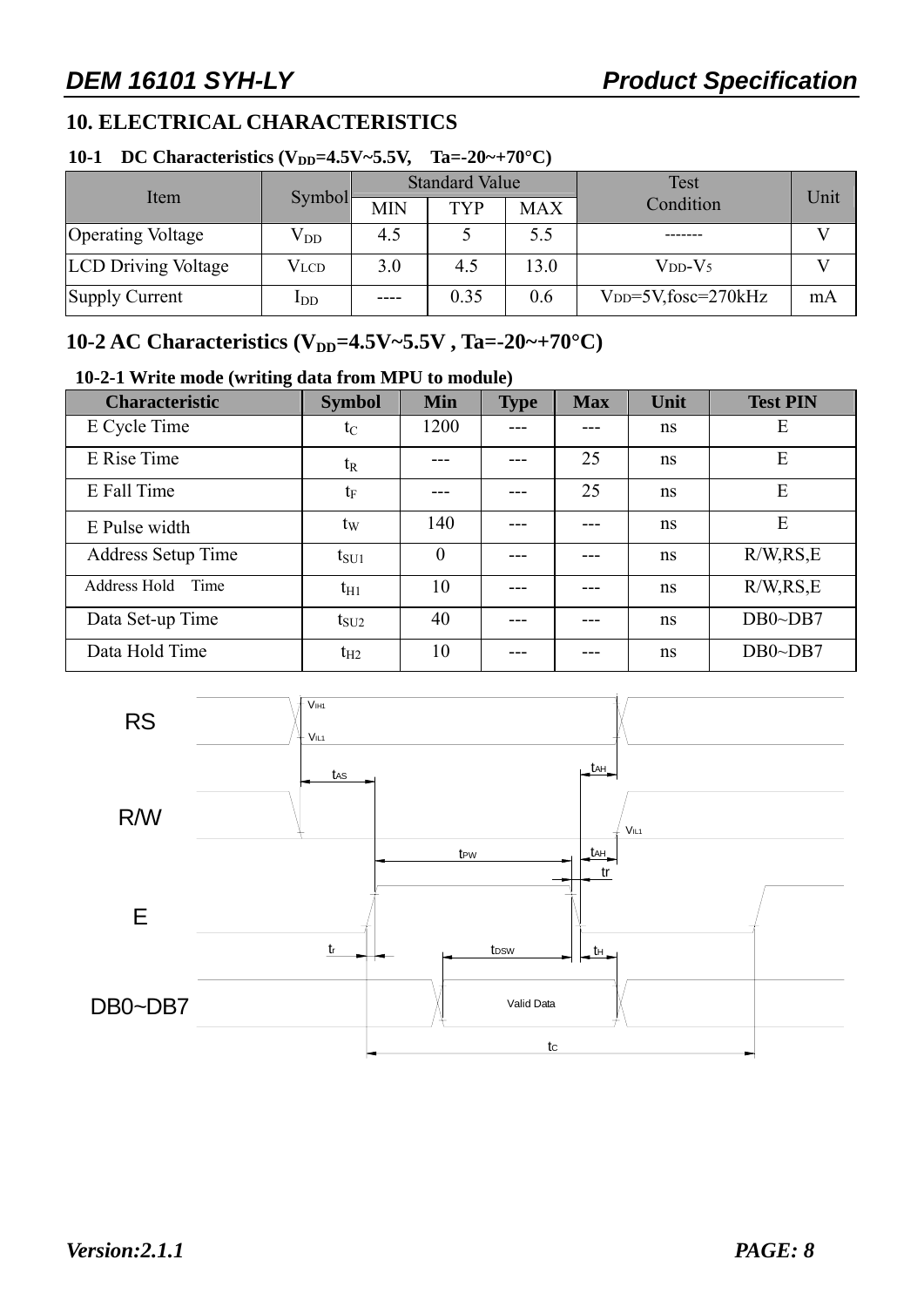#### **10-2-2 Read Mode (Reading Data from module to MPU)**

| <b>Characteristic</b>     | <b>Symbol</b>   | <b>Min</b>     | <b>Type</b> | <b>Max</b> | Unit | <b>Test PIN</b> |
|---------------------------|-----------------|----------------|-------------|------------|------|-----------------|
| E Cycle Time              | $t_{\rm C}$     | 1200           |             |            | ns   | E               |
| E Rise Time               | $t_{R}$         |                |             | 25         | ns.  | E               |
| E Fall Time               | $t_{\rm F}$     |                |             | 25         | ns   | E               |
| E Pulse width             | tp <sub>w</sub> | 140            |             |            | ns   | E               |
| <b>Address Setup Time</b> | $t_{AS}$        | $\overline{0}$ |             |            | ns   | R/W, RS, E      |
| <b>Address Hold Time</b>  | $t_{\rm AH}$    | 10             |             |            | ns   | R/W, RS, E      |
| Data Setup Time           | $t_{\rm DDR}$   |                |             | 100        | ns   | $DB0\neg DB7$   |
| Data Hold Time            | $t_{\rm H}$     | 10             |             |            | ns   | $DB0\neg DB7$   |

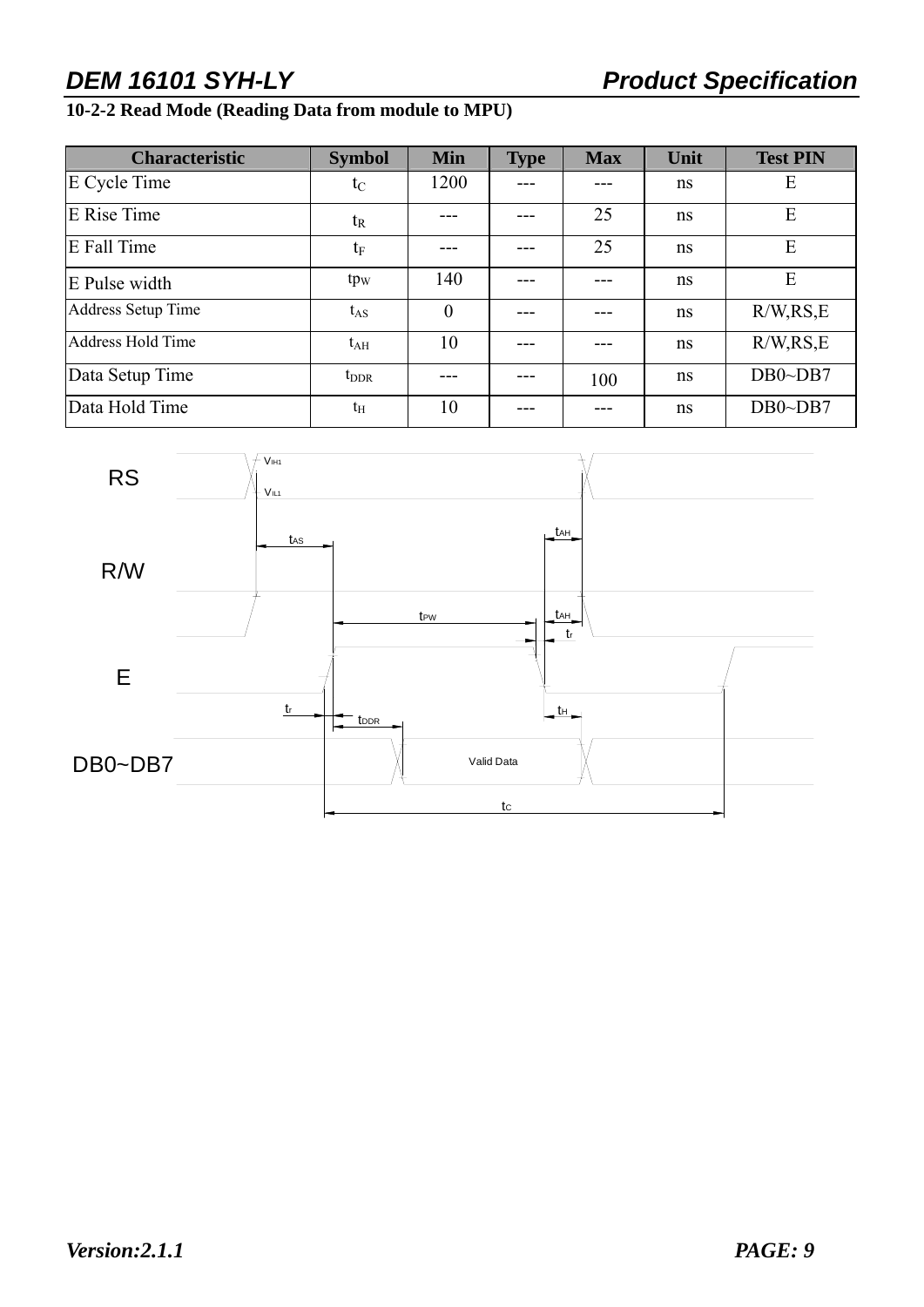**11. CONTROL AND DISPLAY COMMAND** 

### *DEM 16101 SYH-LY* Product Specification

| Command                                  | <b>RS</b>    | R/W            | D <sub>B7</sub>  | DB6              |                | DB5 DB4           | DB <sub>3</sub>  | DB <sub>2</sub> | DB1              | DB <sub>0</sub> | <b>Execution</b> time<br>$(fose=270KHz)$ | Remark                                                                                                                                    |  |  |  |  |
|------------------------------------------|--------------|----------------|------------------|------------------|----------------|-------------------|------------------|-----------------|------------------|-----------------|------------------------------------------|-------------------------------------------------------------------------------------------------------------------------------------------|--|--|--|--|
| Clear<br>Display                         | $\theta$     | $\theta$       | $\boldsymbol{0}$ | $\boldsymbol{0}$ | $\theta$       | $\boldsymbol{0}$  | $\boldsymbol{0}$ | $\overline{0}$  | $\boldsymbol{0}$ | $\mathbf{1}$    | 1.52ms                                   | Write"20H" to DDRAM. And set<br>DDRAM address to "00H" from AC                                                                            |  |  |  |  |
| Return home                              | $\theta$     | $\theta$       | $\theta$         | $\theta$         | $\theta$       | $\theta$          | $\theta$         | $\theta$        | $\mathbf{1}$     | $\mathbf x$     | 1.52ms                                   | Set DDRAM address to "00H" from AC<br>and return cursor to its original position if<br>shifted. The contents of DDRAM are not<br>changed. |  |  |  |  |
| Entry mode<br>Set                        | $\theta$     | $\overline{0}$ | $\mathbf{0}$     | $\mathbf{0}$     | $\mathbf{0}$   | $\overline{0}$    | $\mathbf{0}$     | $\mathbf{1}$    | I/D              | S               | 37us                                     | Sets cursor move direction and specifies<br>shift. These operations<br>display<br>are<br>performed during data write and read.            |  |  |  |  |
| Display<br>on/off<br>control             | $\theta$     | $\theta$       | $\theta$         | $\theta$         | $\theta$       | $\mathbf{0}$      | $\mathbf{1}$     | D               | $\mathcal{C}$    | $\overline{B}$  | 37us                                     | $D=1$ : entire display on<br>$C=1$ : cursor on<br>B=1: cursor position on                                                                 |  |  |  |  |
| Cursor<br><sub>or</sub><br>Display Shift | $\theta$     | $\theta$       | $\theta$         | $\theta$         | $\theta$       | $\mathbf{1}$      | S/C              | R/L             | $\mathbf x$      | $\mathbf x$     | 37us                                     | Set cursor moving and display shift<br>control bit, and the direction, without<br>changing DDRAM data.                                    |  |  |  |  |
| function<br>Set                          | $\theta$     | $\theta$       | $\theta$         | $\theta$         | 1              | DL                | N                | F               | $\mathbf x$      | $\mathbf X$     | 37us                                     | DL: interface data is 8/4 bits<br>N: number of line is $2/1$<br>F: font size is $5x11/5x8$                                                |  |  |  |  |
| Set CGRAM<br>address                     | $\theta$     | $\theta$       | $\theta$         | 1                |                | AC5 AC4           | AC3              | AC2             | AC1              | AC <sub>0</sub> | 37us                                     | Set CGRAM address in address counter                                                                                                      |  |  |  |  |
| <b>Set DDRAM</b><br>address              | $\theta$     | $\Omega$       | $\mathbf{1}$     |                  | AC6 AC5 AC4    |                   | AC3              | AC2             | AC1              | AC0             | 37us                                     | Set DDRAM address in address counter                                                                                                      |  |  |  |  |
| Read busy<br>flag&<br>address            | $\mathbf{0}$ | $\mathbf{1}$   | BF               |                  |                | $AC6$ $AC5$ $AC4$ | AC3              | AC2             | AC1              | AC0             | 0us                                      | Whether during internal operation or not<br>can be known by reading BF. The contents<br>of address counter can also be read.              |  |  |  |  |
| Write data<br>to RAM                     | 1            | $\Omega$       | D7               | D <sub>6</sub>   | D <sub>5</sub> | D <sub>4</sub>    | D <sub>3</sub>   | D2              | D1               | D <sub>0</sub>  | 37us                                     | Write data into internal RAM<br>(DDRAM/CGRAM)                                                                                             |  |  |  |  |
| Read data<br>from RAM                    | $\mathbf{1}$ | 1              | D7               | D <sub>6</sub>   | D <sub>5</sub> | D <sub>4</sub>    | D <sub>3</sub>   | D2              | D1               | D <sub>0</sub>  | 37us                                     | Read data from internal RAM (DDRAM /<br>CGRAM)                                                                                            |  |  |  |  |

#### **Note:**

Be sure the ST7066U is not in the busy state (BF=00 before sending an instruction from the MPU to the ST7066U. If an instruction is sent without checking the busy flag, the time between the first instruction and next instruction will take much longer than the instruction time itself. Refer to instruction table for the list of each instruction execution time.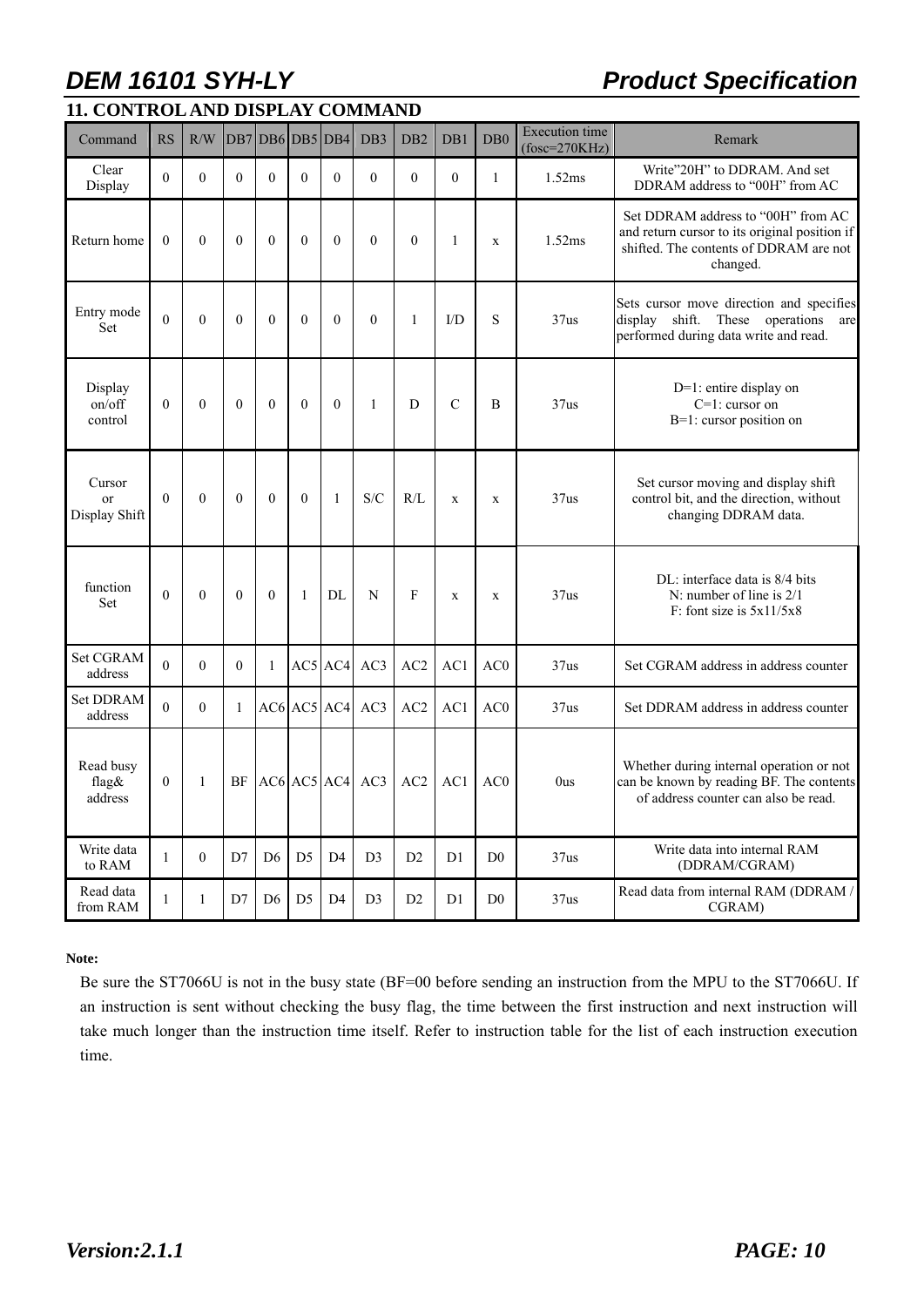### **12. STANDARD CHARACTER PATTERN (ST7066U-0A)**

| Upper(4bit)          | 0000          | 0001 | 0010                 | 0011              | 0100               | 0101      | 0110           | 0111              | 1000 | 1001 | 10010           | 1011               | 1100           | 1101               | 1110              | 1111              |
|----------------------|---------------|------|----------------------|-------------------|--------------------|-----------|----------------|-------------------|------|------|-----------------|--------------------|----------------|--------------------|-------------------|-------------------|
| Lowert(4bit)<br>0000 | CG RAM<br>(1) |      |                      | <br>- - -         | <br>ŧ<br>D.        | ----      | Ы              | 鼺                 |      |      |                 |                    | Ħ              | <br>1930)<br>---   |                   |                   |
| 0001                 | (2)           |      | i                    | 1                 | <br>Ē              | ×.        | <br>.          | m                 |      |      | 雛               | -----<br>f         | H              |                    | . .<br>.<br>.     |                   |
| 0010                 | (3)           |      | Ħ                    | <br>----          | <br>--             | ----<br>E | н.             |                   |      |      | m               | н                  | B              | ٠<br>۳             | a wilay           | . .<br>i<br>--    |
| 0011                 | (4)           |      | 嚻                    | m.                | 医胃炎                | 医胃胃炎      |                | <br>---<br>ala ka |      |      | E<br>нu         | ٣Ħ                 | <br>والأفادا   | 9999<br>in an<br>盅 | ┅<br>œ<br>والمالد |                   |
| 0100                 | (5)           |      | <br>83               | đ                 | m<br>55            | <br>i     | H.             | H.<br>H<br>∉Ĥ     |      |      |                 |                    | l              | Ш.<br>i            | Ē                 | X<br>æ            |
| 0101                 | (6)           |      | 89<br>25             | .                 | .                  | i         |                | Ē                 |      |      | 89              |                    | ÷<br>m.        | 1                  | ы<br>.            | . .<br>₩          |
| 0110                 | (7)           |      | <b>BB</b><br>Ħ<br>۳. | <b>In A</b><br>-- | -----              | Ĵ         | <b>FR</b><br>i | Ē                 |      |      | <u>ees</u><br>. |                    | a a a<br>----- | ---                |                   | -----<br>-----    |
| 0111                 | (8)           |      | F                    | <br>Ì             |                    | Ē<br>i    | . .<br>---     | Ē<br>H            |      |      | ----<br>r       |                    | н              | <br>.<br>♦         | <b>A 10 M</b>     | E                 |
| 1000                 | (1)           |      | €                    | . .               | i                  |           | į              | Œ<br>H            |      |      | H               |                    | ---<br>Ŧ       | 暈                  | Ë                 | a.                |
| 1001                 | (2)           |      |                      | <br>11 F<br>- -   | Ŧ<br>۳.            | i<br>Ē    | п<br>Ï         | biblio            |      |      | والأقاد<br>a a  | a.,                | 暈              | L<br>I             | ŧ<br>             | ▒                 |
| 1010                 | (3)           |      | ÷.                   | ×<br>99           | Ï                  | ----      | п<br>ŋ         | 龖                 |      |      |                 |                    | н<br>Ì         |                    | ٠<br>ł            | ä.                |
| 1011                 | (4)           |      | H                    | ∷<br>Ħ            | $\phi^p$<br>Ē<br>н |           | i<br>馡         | H                 |      |      | ۳               | 雛                  | E<br>alah s    | Ï                  | H.                | -----<br>m        |
| 1100                 | (5)           |      | H                    | п<br>п            | E                  | aga.      | <br>Ī          | i                 |      |      | .<br>E.         | m m<br>ŧ<br>       | 酈<br>- 1       | m<br>€             | 8                 | 膷                 |
| 1101                 | (6)           | ź,   | ----                 | <br>              | H<br>İ             | ---<br>I  | H<br>ĭ         | 薯                 |      |      | m<br>.          |                    |                | <br>F.<br>         | \$                | ×.<br>-----<br>E. |
| 1110                 | (7)           |      | 22                   | ۰<br>н            | l<br>Ħ             | ×         | i<br>Ē         | ÷.<br>п           |      |      | 躢               | F<br>i<br>ш,       | H              | Det.               | <br><br>Ξ<br>Ē    |                   |
| 1111                 | (8)           |      | Ξ                    |                   | ıÈ<br>I<br>        | -----     | E<br>- -       | ⊕                 |      |      | 麒<br>H.         | E,<br>i<br>E<br>н. | 爴<br>н         | ₩                  | . .<br><br>.      | W                 |